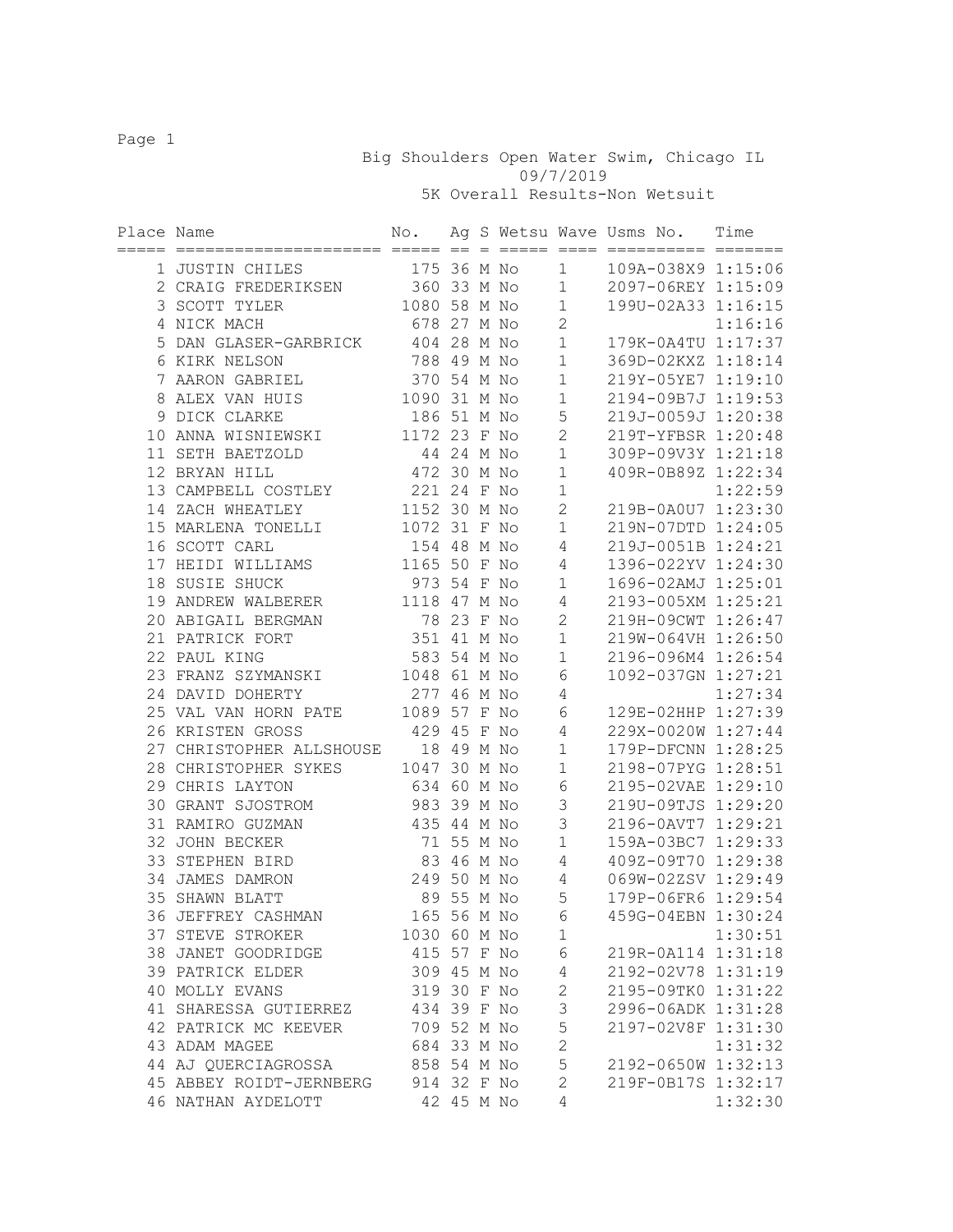| 47 FREDRIC ZAESKE      | 1191 55 M No | - 5 -         | 219G-06EDP 1:32:50 |
|------------------------|--------------|---------------|--------------------|
| 48 DENNIS MULLINS      | 774 45 M No  | 4             | 1593-06CBJ 1:33:07 |
| 49 ANDREAS SEIBT       | 960 61 M No  | 6.            | 219T-02VB9 1:33:11 |
| 50 MARCELLA JACOUEMAIN | 514 23 F No  | $\mathcal{D}$ | 1:33:11            |

|            |                        | Big Shoulders Open Water Swim, Chicago IL<br>09/7/2019 |            |     |  |                               |                               |         |  |  |
|------------|------------------------|--------------------------------------------------------|------------|-----|--|-------------------------------|-------------------------------|---------|--|--|
|            |                        |                                                        |            |     |  | 5K Overall Results-No Wetsuit |                               |         |  |  |
| Place Name | ==================     | No.<br>=== ==                                          |            | $=$ |  |                               | Ag S Wetsu Wave Usms No. Time |         |  |  |
|            | 51 ABBY HOLMQUIST      | 486 24 F No                                            |            |     |  | $\mathbf{2}$                  |                               | 1:33:12 |  |  |
|            | 52 AUSTIN SALISBURY    | 938 23 M No                                            |            |     |  | $\mathbf{2}$                  | 219J-633AK 1:33:19            |         |  |  |
|            | 53 DEANNA KOEHLER      | 590 50 F No                                            |            |     |  | 4                             | 339G-03AF4 1:33:25            |         |  |  |
|            | 54 BRICE STRICKLAND    | 1029 38 M No                                           |            |     |  | 3                             | 2198-07HEP 1:33:27            |         |  |  |
|            | 55 JULIE MAY           | 706 52 F No                                            |            |     |  | 5                             | 419W-06T3A 1:33:30            |         |  |  |
|            | 56 KEVIN GROTKE        | 430 47 M No                                            |            |     |  | 4                             | 219E-06JX8 1:33:31            |         |  |  |
|            | 57 MARCIA CLEVELAND    | 191 55 F No                                            |            |     |  | 5                             | 219H-MC944 1:33:42            |         |  |  |
|            | 58 PAUL MORAN          | 763 57 M No                                            |            |     |  | 6                             | 219J-02UGR 1:33:49            |         |  |  |
|            | 59 ANDERS WALLOCK      | 1123 23 M No                                           |            |     |  | $\mathbf{2}$                  | 219S-525M5 1:34:02            |         |  |  |
|            | 60 BRENT COLE          | 201 45 M No                                            |            |     |  | 4                             | 2194-092PA 1:34:05            |         |  |  |
|            | 61 STEVE BARGWELL      |                                                        | 55 49 M No |     |  | 4                             |                               | 1:35:17 |  |  |
|            | 62 BRUCE HOPSON        | 489 53 M No                                            |            |     |  | $\mathbf 1$                   | 2294-01ND0 1:35:40            |         |  |  |
|            | 63 ERIC NILSEN         | 795 47 M No                                            |            |     |  | 4                             |                               | 1:35:52 |  |  |
|            | 64 LISA BROWN          | 127 57 F No                                            |            |     |  | 6                             | 1693-04R2J 1:36:21            |         |  |  |
|            | 65 EDMUND BAUMGARTNER  | 68 53 M No                                             |            |     |  | 5                             | 219G-092VJ 1:36:50            |         |  |  |
|            | 66 KYLE GEISSLER       | 387 40 F No                                            |            |     |  | 3                             | 219U-09KEA 1:36:50            |         |  |  |
|            | 67 JEROME THRALL       | 1067 31 M No                                           |            |     |  | $\overline{c}$                | 0697-05NUN 1:36:53            |         |  |  |
|            | 68 CODY RASMUSSEN      | 872 42 M No                                            |            |     |  | 3                             | 179A-01UD6 1:36:55            |         |  |  |
|            | 69 ROSS VIMR           | 1108 33 M No                                           |            |     |  | $\overline{c}$                |                               | 1:37:22 |  |  |
|            | 70 CANDACE CHAM        | 170 47 F No                                            |            |     |  | 4                             | 219J-02UKU 1:37:37            |         |  |  |
|            | 71 ADAM PARKER         | 823 43 M No                                            |            |     |  | $\mathbf 1$                   | 309V-02V85 1:37:39            |         |  |  |
|            | 72 KEVIN SCANLAN       | 943 64 M No                                            |            |     |  | $\mathbf{1}$                  | 219Y-02VV4 1:37:41            |         |  |  |
|            | 73 JOHN MORRISON       | 767 47 M No                                            |            |     |  | 4                             | 2194-02VY1 1:37:51            |         |  |  |
|            | 74 CARI DAHLING        | 243 34 F No                                            |            |     |  | $\mathbf{2}$                  | 2196-06H5A 1:37:55            |         |  |  |
|            | 75 THOMAS CLUNE        | 192 60 M No                                            |            |     |  | 6                             | 219Z-02X4W 1:37:58            |         |  |  |
|            | 76 MATT CAHOON         | 147                                                    | 31 M No    |     |  | $\mathbf{2}$                  | 179K-08D6E 1:38:07            |         |  |  |
|            | 77 DANA KIRK           | 585 42 M No                                            |            |     |  | 3                             | 199N-029RW 1:38:09            |         |  |  |
|            | 78 PETER KIM           | 577 48 M No                                            |            |     |  | 4                             |                               | 1:38:26 |  |  |
|            | 79 JOHN GRIFFIN        | 427 49 M No                                            |            |     |  | 4                             | 219U-0B75H 1:38:40            |         |  |  |
|            | 80 ANDRELINA RODRIGUEZ | 910 43 F No                                            |            |     |  | 3                             | 219R-02VEZ 1:38:49            |         |  |  |
|            | 81 KAREN LUNDGREN      | 673 55 F No                                            |            |     |  | 5                             | 219G-09E7N 1:39:01            |         |  |  |
|            | 82 QUINN CARLSON       | 157 44 M No                                            |            |     |  | 3                             |                               | 1:39:24 |  |  |
|            | 83 KRISTIN GUTGSELL    | 433 48 F No                                            |            |     |  | 4                             | 169X-05NVP 1:39:24            |         |  |  |
|            | 84 QING LI             | 648 29 F No                                            |            |     |  | $\mathbf{2}$                  | 219U-W81VZ 1:39:53            |         |  |  |
|            | 85 JOHN DRESSENDORFER  | 291 43 M No                                            |            |     |  | 3                             |                               | 1:40:10 |  |  |
|            | 86 CHRISTOPHER ROBB    | 900 49 M No                                            |            |     |  | $1\,$                         | 219M-08BNF 1:40:21            |         |  |  |
|            | 87 MARCO TONELLI       | 1071 50 M No                                           |            |     |  | 4                             | 209G-09TJK 1:40:31            |         |  |  |
|            | 88 KYLE HUNNEKE        | 499 53 M No                                            |            |     |  | 5                             | 219C-09TNT 1:40:46            |         |  |  |
|            | 89 MEGAN KUEHL         | 612 33 F No                                            |            |     |  | $\overline{2}$                | 219E-0700G 1:41:02            |         |  |  |
|            | 90 BRADLEY VEAR        | 1100 64 M No                                           |            |     |  | 6                             | 0291-03441 1:41:28            |         |  |  |
|            | 91 LISA CANAFAX        | 153 54 F No                                            |            |     |  | 5                             | 219J-089FW 1:42:06            |         |  |  |
|            | 92 JOE OBRINGER        | 807 36 M No                                            |            |     |  | 3                             |                               | 1:42:24 |  |  |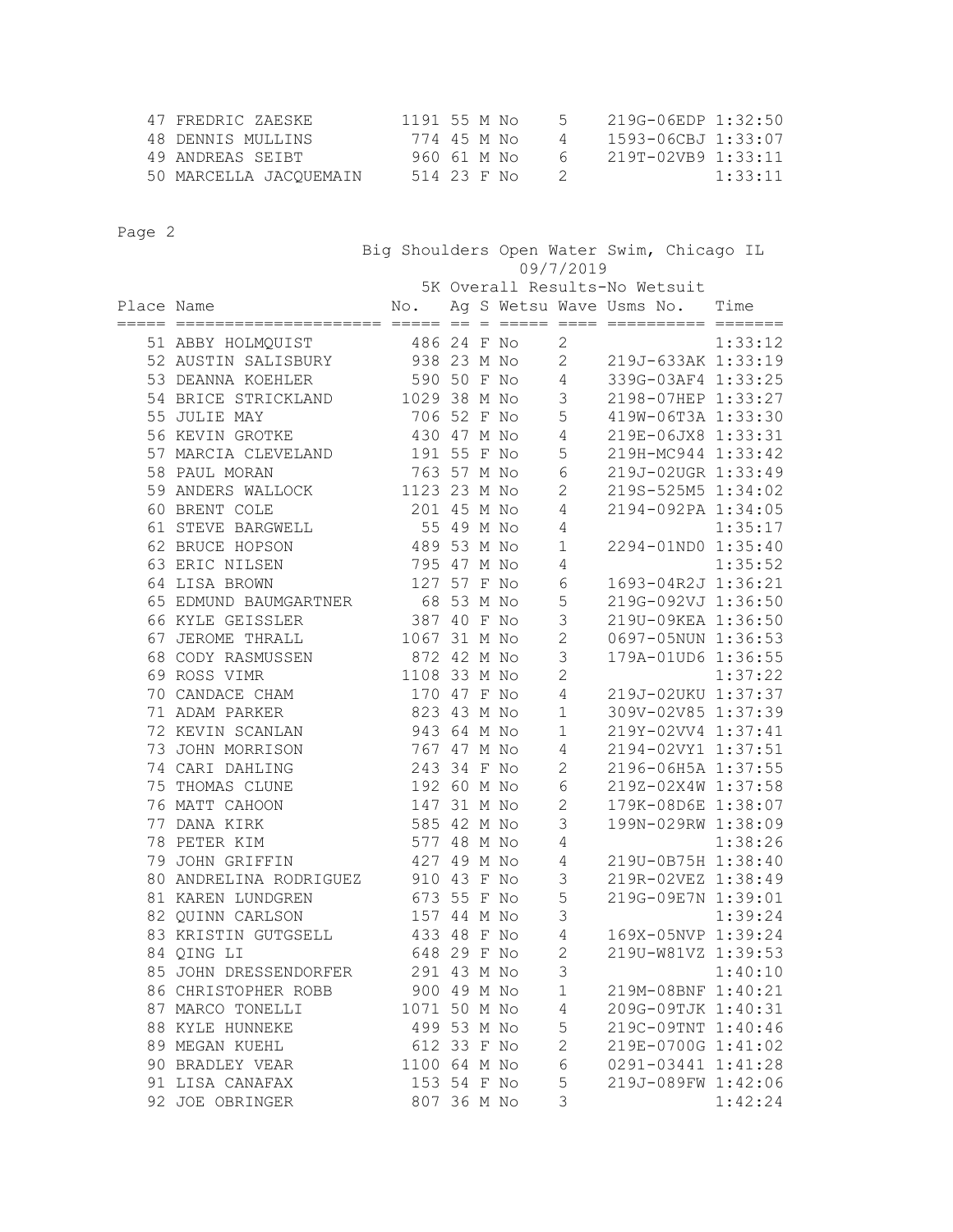| 93 SUMMER CREIGHTON | 232 27 F No  |            |  |               |                    | 1:42:29 |
|---------------------|--------------|------------|--|---------------|--------------------|---------|
| 94 MATTHEW WEBER    | 1131 40 M No |            |  |               | 1792-01PZK 1:42:33 |         |
| 95 ADAN JIMENEZ     | 529 35 M No  |            |  |               | 219C-06NMW 1:42:35 |         |
| 96 BYRON DEBORD     | 261 47 M No  |            |  | 4             |                    | 1:42:48 |
| 97 MARK MORRISON    | 768 53 M No  |            |  | $\mathcal{F}$ | 219F-02VCW 1:43:12 |         |
| 98 SARAH ANDERSON   |              | 31 51 F No |  | 5             |                    | 1:43:14 |
| 99 LAURA FRONAPFEL  | 365 41 F No  |            |  |               | 2193-06FVD 1:43:26 |         |
| 100 KEVIN PICK      | 837 34 M No  |            |  | $\mathcal{P}$ |                    | 1:43:41 |

 Big Shoulders Open Water Swim, Chicago IL 09/7/2019 5K Overall Results-No Wetsuit Place Name No. Ag S Wetsu Wave Usms No. Time ===== ===================== ===== == = ===== ==== ========== ======= 101 ALEX PODGORSKI 843 25 M No 2 1:43:46 102 DAVID DREITH 290 50 M No 4 179M-05UXJ 1:43:57

|  | TAS DUALD DIVOTINI                                               | LUU UU II INU |            |  | - 700 - 700 - 700 - 700 - 700 - 700 - 700 - 700 - 700 - 700 - 700 - 700 - 700 - 700 - 700 - 700 - 700 - 700 - 700 - 700 - 700 - 700 - 700 - 700 - 700 - 700 - 700 - 700 - 700 - 700 - 700 - 700 - 700 - 700 - 700 - 700 - 700 - | $\perp$ , jii vyuan $\perp$ . To. J $\cdot$ |         |
|--|------------------------------------------------------------------|---------------|------------|--|---------------------------------------------------------------------------------------------------------------------------------------------------------------------------------------------------------------------------------|---------------------------------------------|---------|
|  | 103 JOHN VILLANO                                                 | 1107 52 M No  |            |  | 5                                                                                                                                                                                                                               | 419V-0B31N 1:44:06                          |         |
|  | 104 ANDREW ROBERTS                                               | 902 60 M No   |            |  | $\epsilon$                                                                                                                                                                                                                      |                                             | 1:44:17 |
|  | 105 HECTOR CAMOU                                                 | 149 51 M No   |            |  | 5                                                                                                                                                                                                                               |                                             | 1:44:22 |
|  | 106 JEFFREY NEBEL                                                | 784 19 M No   |            |  | $\mathbf{1}$                                                                                                                                                                                                                    |                                             | 1:44:23 |
|  | 107 JENNI HOFF                                                   | 481 43 F No   |            |  | 3                                                                                                                                                                                                                               | 419X-085PK 1:44:40                          |         |
|  | 108 CARL MILLHOLLAND                                             | 756 67 M No   |            |  | $\sqrt{6}$                                                                                                                                                                                                                      | 209N-0721K 1:44:57                          |         |
|  |                                                                  |               |            |  | 3                                                                                                                                                                                                                               | 199D-09TSG 1:45:05                          |         |
|  | 109 MICHAEL MELLOR 739 44 M No<br>110 RACHEL WENDER 1143 35 F No |               |            |  | 3                                                                                                                                                                                                                               |                                             | 1:45:32 |
|  | 111 MATTHEW WICKLANDER 1160 45 M No                              |               |            |  | $\overline{4}$                                                                                                                                                                                                                  | 219A-062UG 1:45:38                          |         |
|  | 696 54 M No<br>112 TODD MARSHALL                                 |               |            |  | 5                                                                                                                                                                                                                               | 1692-0AJRJ 1:46:01                          |         |
|  | 113 KYLE REYNOLDS 885 32 M No                                    |               |            |  | $\overline{c}$                                                                                                                                                                                                                  |                                             | 1:46:29 |
|  | 114 HEIDI LOECKE 660 48 F No                                     |               |            |  | $\overline{4}$                                                                                                                                                                                                                  | 2893-05F8P 1:46:31                          |         |
|  | 115 GARY COHEN 198 58 M No                                       |               |            |  | $\sqrt{6}$                                                                                                                                                                                                                      |                                             | 1:47:02 |
|  | 116 BARCLAY HERSHEY 469 43 M No                                  |               |            |  | $\mathfrak{Z}$                                                                                                                                                                                                                  | 179G-06D09 1:47:27                          |         |
|  | 117 JEFFREY BLUMENTHAL 94 65 M No                                |               |            |  | $6\,$                                                                                                                                                                                                                           | 219Y-02URG 1:47:28                          |         |
|  | 118 HOLLY MORAN 762 28 F No                                      |               |            |  | $\mathbf{2}$                                                                                                                                                                                                                    |                                             | 1:47:48 |
|  | 119 ERIN RANDALL 867 38 F No                                     |               |            |  | $\mathcal{S}$                                                                                                                                                                                                                   | 219D-0B9H7 1:48:33                          |         |
|  | 120 KERRY THOMSON 1066 46 F No                                   |               |            |  | 4                                                                                                                                                                                                                               | 169F-07BTM 1:48:48                          |         |
|  | 121 RAYMOND PERISIN 826 57 M No                                  |               |            |  | 6                                                                                                                                                                                                                               |                                             | 1:48:52 |
|  | 122 JAMES BREEN                                                  | 119 58 M No   |            |  | 6                                                                                                                                                                                                                               | 459J-04EE5 1:49:57                          |         |
|  | 123 SAM DARRIGRAND                                               | 252 45 M No   |            |  | $\overline{4}$                                                                                                                                                                                                                  |                                             | 1:50:19 |
|  | 124 RACHEL RIVERA                                                | 899 41 F No   |            |  | $\mathfrak{Z}$                                                                                                                                                                                                                  | 169Z-RAE78 1:50:24                          |         |
|  | 125 BRYAN KOCH                                                   | 589 44 M No   |            |  | $\mathsf 3$                                                                                                                                                                                                                     | 1599-06N9C 1:50:44                          |         |
|  | 126 MICHAEL MARCUM                                               | 691 41 M No   |            |  | $\mathfrak{Z}$                                                                                                                                                                                                                  | 219H-0AEZ9 1:51:00                          |         |
|  | 127 MARY SCHWARTZ                                                | 952 49 F No   |            |  | $\sqrt{4}$                                                                                                                                                                                                                      |                                             | 1:51:55 |
|  | 128 ARELI NANCARROW-IBARR 780 39 F No                            |               |            |  | $\mathsf S$                                                                                                                                                                                                                     | 179E-0B0S7 1:52:01                          |         |
|  | 129 JOHN COPELAND                                                | 216 38 M No   |            |  | 3                                                                                                                                                                                                                               | 2190-089VJ 1:52:26                          |         |
|  | 130 THOMAS KIKTA                                                 | 574 54 M No   |            |  | 5                                                                                                                                                                                                                               | 219B-02VRH 1:52:29                          |         |
|  | 131 MARCI ROLBIECKI                                              | 916 26 F No   |            |  | $\mathbf{2}$                                                                                                                                                                                                                    |                                             | 1:52:47 |
|  | 132 ANDREW MEJIA                                                 | 737 34 M No   |            |  | $\overline{c}$                                                                                                                                                                                                                  |                                             | 1:52:51 |
|  | 133 JEFFREY MARX                                                 | 700 41 M No   |            |  | $\mathcal{S}$                                                                                                                                                                                                                   |                                             | 1:52:52 |
|  | 134 RANDY MCCLARY 714 55 M No                                    |               |            |  | $\mathsf S$                                                                                                                                                                                                                     | 199H-04467 1:52:59                          |         |
|  | 135 KIM JOHNSTON 540 57 F No                                     |               |            |  | $\sqrt{6}$                                                                                                                                                                                                                      | 209V-07ECW 1:53:12                          |         |
|  | 136 UNA RYAN                                                     | 931 36 F No   |            |  | 3                                                                                                                                                                                                                               |                                             | 1:53:17 |
|  | 137 LORI WHEELES 1153 61 F No                                    |               |            |  |                                                                                                                                                                                                                                 | 1 219H-02UV1 1:53:48                        |         |
|  | 138 JASON BALLOW                                                 |               | 50 41 M No |  |                                                                                                                                                                                                                                 | 3 299R-YA83X 1:54:26                        |         |
|  |                                                                  |               |            |  |                                                                                                                                                                                                                                 |                                             |         |